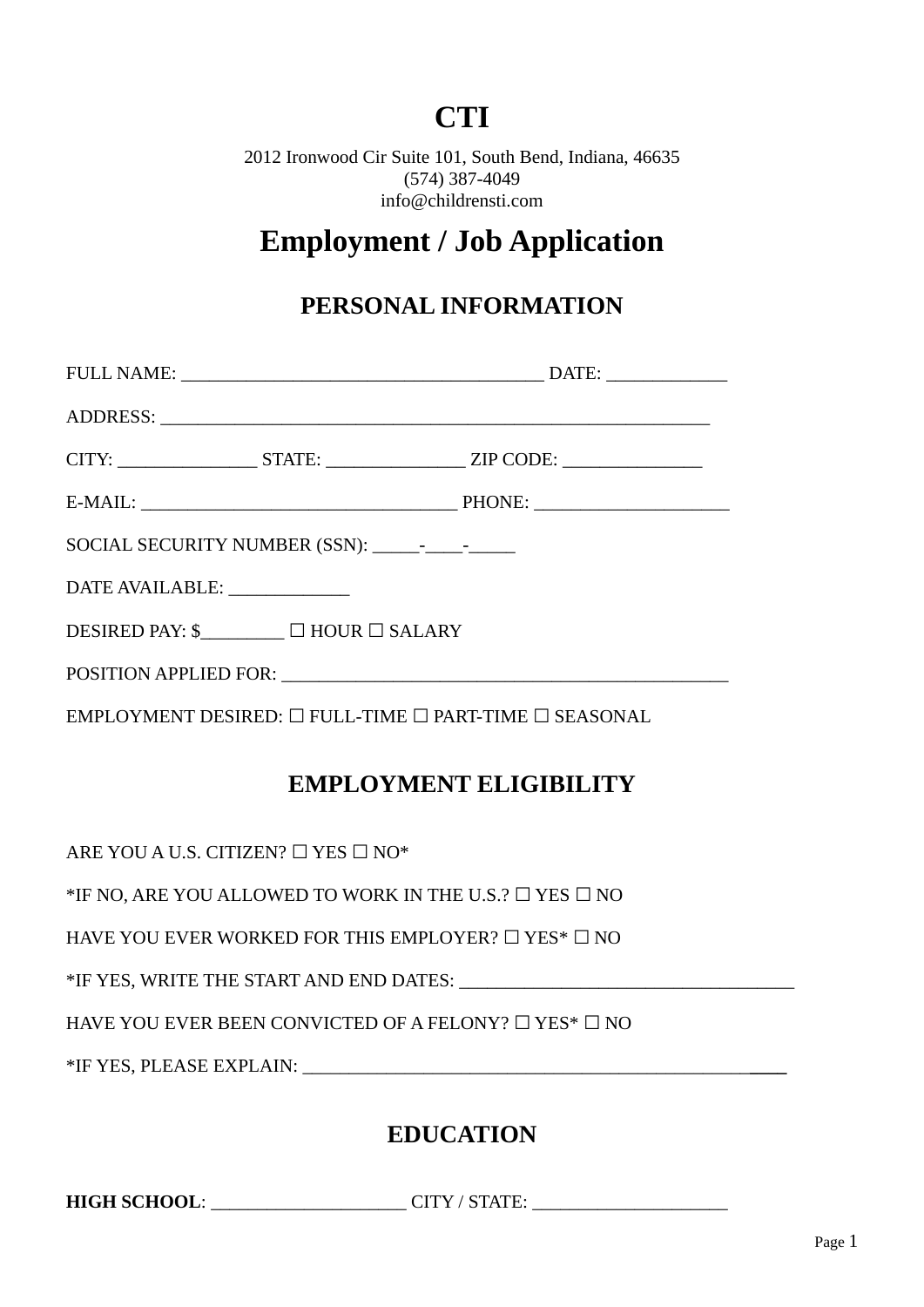| GRADUATE? $\Box$ YES $\Box$ NO           |                                                                                                                                                                                                                                                                                                                                                                                                                                                                                                             |
|------------------------------------------|-------------------------------------------------------------------------------------------------------------------------------------------------------------------------------------------------------------------------------------------------------------------------------------------------------------------------------------------------------------------------------------------------------------------------------------------------------------------------------------------------------------|
|                                          |                                                                                                                                                                                                                                                                                                                                                                                                                                                                                                             |
|                                          | COLLEGE: _______________________CITY / STATE: __________________________________                                                                                                                                                                                                                                                                                                                                                                                                                            |
|                                          |                                                                                                                                                                                                                                                                                                                                                                                                                                                                                                             |
| GRADUATE? $\Box$ YES $\Box$ NO           |                                                                                                                                                                                                                                                                                                                                                                                                                                                                                                             |
|                                          |                                                                                                                                                                                                                                                                                                                                                                                                                                                                                                             |
|                                          | OTHER: CITY / STATE: CITY / STATE:                                                                                                                                                                                                                                                                                                                                                                                                                                                                          |
|                                          | $TQ: \underline{\hspace{1.5cm}} TQ: \underline{\hspace{1.5cm}} TQ: \underline{\hspace{1.5cm}} TQ: \underline{\hspace{1.5cm}} TQ: \underline{\hspace{1.5cm}} TQ: \underline{\hspace{1.5cm}} TQ: \underline{\hspace{1.5cm}} TQ: \underline{\hspace{1.5cm}} TQ: \underline{\hspace{1.5cm}} TQ: \underline{\hspace{1.5cm}} TQ: \underline{\hspace{1.5cm}} TQ: \underline{\hspace{1.5cm}} TQ: \underline{\hspace{1.5cm}} TQ: \underline{\hspace{1.5cm}} TQ: \underline{\hspace{1.5cm}} TQ: \underline{\hspace{1$ |
| DEGREE:                                  |                                                                                                                                                                                                                                                                                                                                                                                                                                                                                                             |
|                                          |                                                                                                                                                                                                                                                                                                                                                                                                                                                                                                             |
|                                          | $TQ: \underline{\hspace{1.5cm}} TQ: \underline{\hspace{1.5cm}} TQ: \underline{\hspace{1.5cm}} TQ: \underline{\hspace{1.5cm}} TQ: \underline{\hspace{1.5cm}} TQ: \underline{\hspace{1.5cm}} TQ: \underline{\hspace{1.5cm}} TQ: \underline{\hspace{1.5cm}} TQ: \underline{\hspace{1.5cm}} TQ: \underline{\hspace{1.5cm}} TQ: \underline{\hspace{1.5cm}} TQ: \underline{\hspace{1.5cm}} TQ: \underline{\hspace{1.5cm}} TQ: \underline{\hspace{1.5cm}} TQ: \underline{\hspace{1.5cm}} TQ: \underline{\hspace{1$ |
|                                          |                                                                                                                                                                                                                                                                                                                                                                                                                                                                                                             |
|                                          | <b>EMPLOYMENT HISTORY</b>                                                                                                                                                                                                                                                                                                                                                                                                                                                                                   |
|                                          |                                                                                                                                                                                                                                                                                                                                                                                                                                                                                                             |
|                                          |                                                                                                                                                                                                                                                                                                                                                                                                                                                                                                             |
|                                          |                                                                                                                                                                                                                                                                                                                                                                                                                                                                                                             |
|                                          | CITY: _______________________STATE: _____________________ZIP CODE: ______________                                                                                                                                                                                                                                                                                                                                                                                                                           |
| STARTING PAY: \$________ □ HOUR □ SALARY |                                                                                                                                                                                                                                                                                                                                                                                                                                                                                                             |
| ENDING PAY: \$_________ □ HOUR □ SALARY  |                                                                                                                                                                                                                                                                                                                                                                                                                                                                                                             |
|                                          | JOB TITLE: ___________________RESPONSIBILITIES: ________________________________                                                                                                                                                                                                                                                                                                                                                                                                                            |
|                                          |                                                                                                                                                                                                                                                                                                                                                                                                                                                                                                             |
|                                          |                                                                                                                                                                                                                                                                                                                                                                                                                                                                                                             |
|                                          |                                                                                                                                                                                                                                                                                                                                                                                                                                                                                                             |
|                                          |                                                                                                                                                                                                                                                                                                                                                                                                                                                                                                             |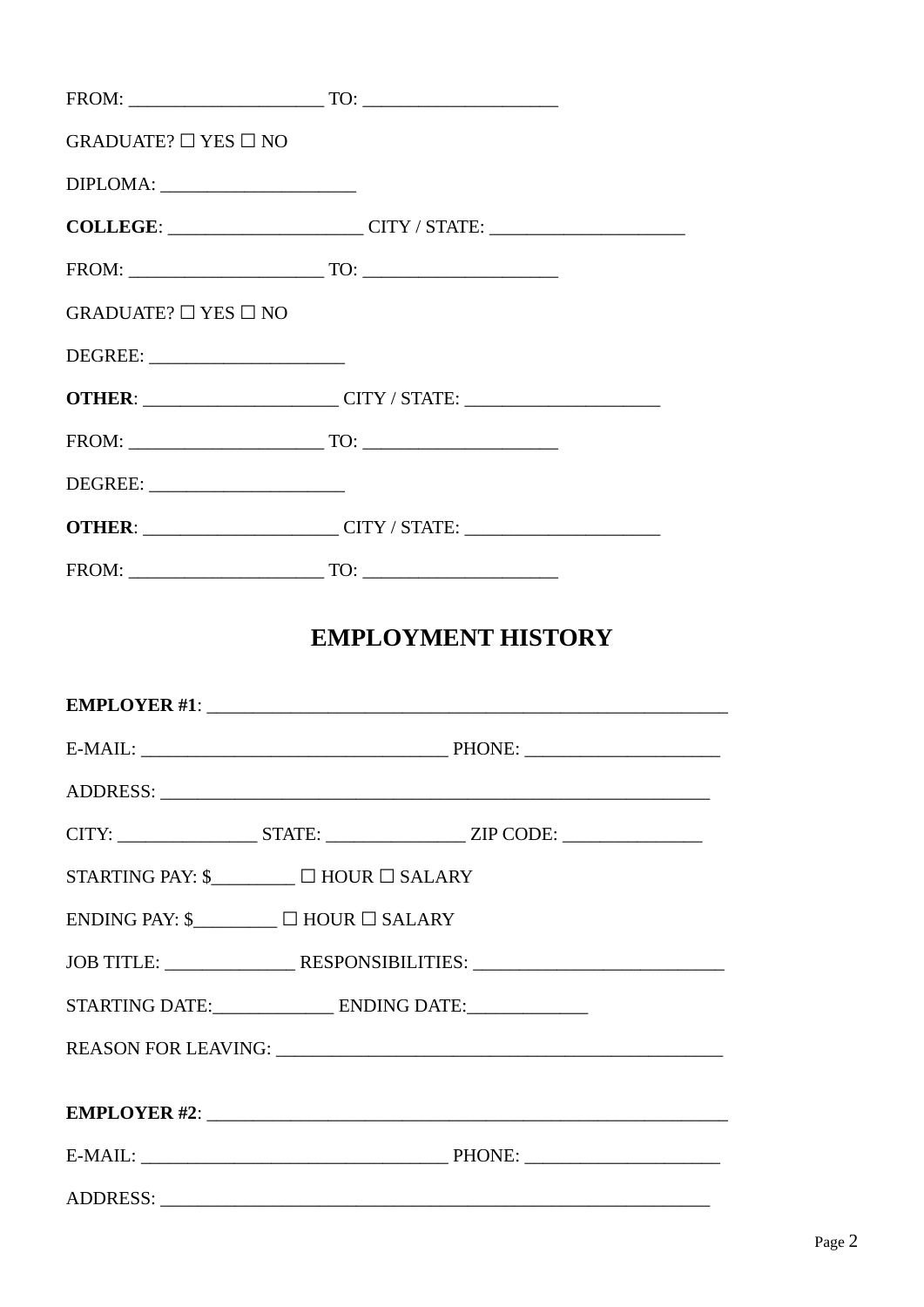|                                                              |  | CITY: _______________________STATE: ______________________ZIP CODE: ________________________________ |  |  |
|--------------------------------------------------------------|--|------------------------------------------------------------------------------------------------------|--|--|
| STARTING PAY: $\mathcal{S}$ $\Box$ $\Box$ HOUR $\Box$ SALARY |  |                                                                                                      |  |  |
| ENDING PAY: $\mathcal{S}$ $\Box$ $\Box$ HOUR $\Box$ SALARY   |  |                                                                                                      |  |  |
|                                                              |  |                                                                                                      |  |  |
|                                                              |  | STARTING DATE:________________________ ENDING DATE:_________________                                 |  |  |
|                                                              |  |                                                                                                      |  |  |
|                                                              |  | EMPLOYER #3:                                                                                         |  |  |
|                                                              |  |                                                                                                      |  |  |
|                                                              |  |                                                                                                      |  |  |
|                                                              |  | CITY: ______________________STATE: _____________________ZIP CODE: _______________                    |  |  |
| STARTING PAY: \$_________ □ HOUR □ SALARY                    |  |                                                                                                      |  |  |
| ENDING PAY: $\mathcal{S}$ $\Box$ $\Box$ HOUR $\Box$ SALARY   |  |                                                                                                      |  |  |
|                                                              |  | JOB TITLE: _______________________RESPONSIBILITIES: ____________________________                     |  |  |
|                                                              |  |                                                                                                      |  |  |
|                                                              |  |                                                                                                      |  |  |
|                                                              |  | <b>REFERENCES</b>                                                                                    |  |  |
|                                                              |  |                                                                                                      |  |  |
|                                                              |  |                                                                                                      |  |  |
|                                                              |  |                                                                                                      |  |  |
|                                                              |  |                                                                                                      |  |  |
|                                                              |  |                                                                                                      |  |  |
|                                                              |  |                                                                                                      |  |  |
|                                                              |  |                                                                                                      |  |  |
|                                                              |  |                                                                                                      |  |  |